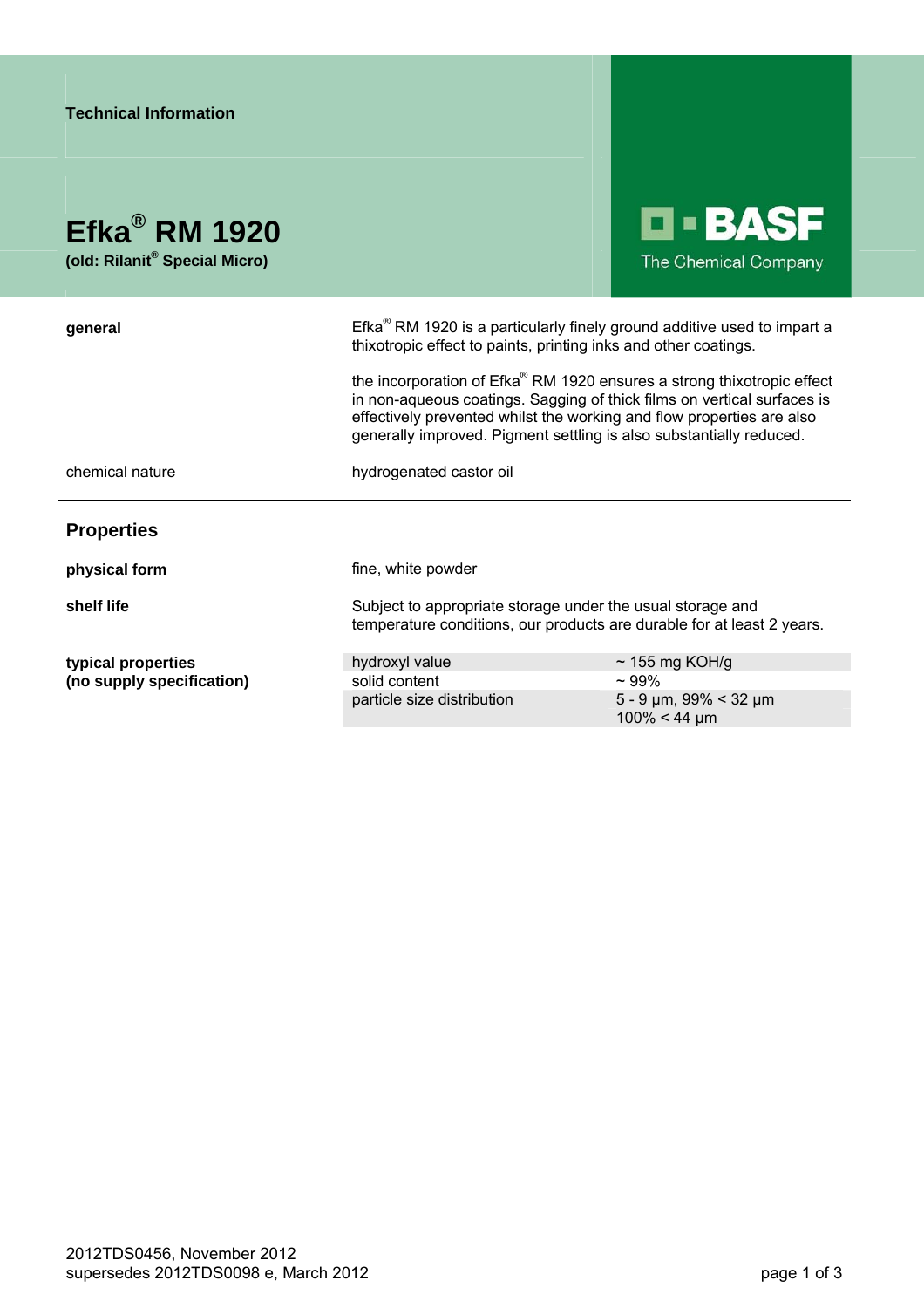## **Application**

Efka<sup>®</sup> RM 1920 can be used in most non-aqueous coatings both with and without solvents. The lower the polarity of the coating, the better is its performance.

primers, fillers and top coats based on

- chlorinated rubber
- alkyd resins
- epoxy resins
- unsaturated polyester
- acrylates
- polyurethane
- epoxy esters
	- PVC and PVC copolymers
	- polyethylene chloride
	- bitumen

are the main fields of application. Its use in zinc rich primers is also recommended to prevent the zinc from settling and to ensure good brushability

**recommended concentrations** optimum results can be obtained if the following processing instructions are observed:

- pre-gel: preferably a pre-gel is prepared containing 10 20% Efka® RM 1920 in a solvent (e.g. xylene, toluene, other higher aromatic solvents, tetralin, white spirit, butylacetate, ethyl glycol acetate, styrene) or plasticizer (e.g. dibutyl phthalate), with or without addition of binders. The pre-gel may be prepared either warm or cold, e.g. in a dissolver. In zinc rich primers the thixotropic agent can be added in powder form since the shear forces during grinding are high enough to ensure good dispersion.
- grinding with the pigments add the pre-gel to the mill base before grinding.
- temperature limits observe the grind temperature limits, i.e. minimum30 °C, maximum 50 - 55 °C in aliphatic and 40 °C in aromatic systems.